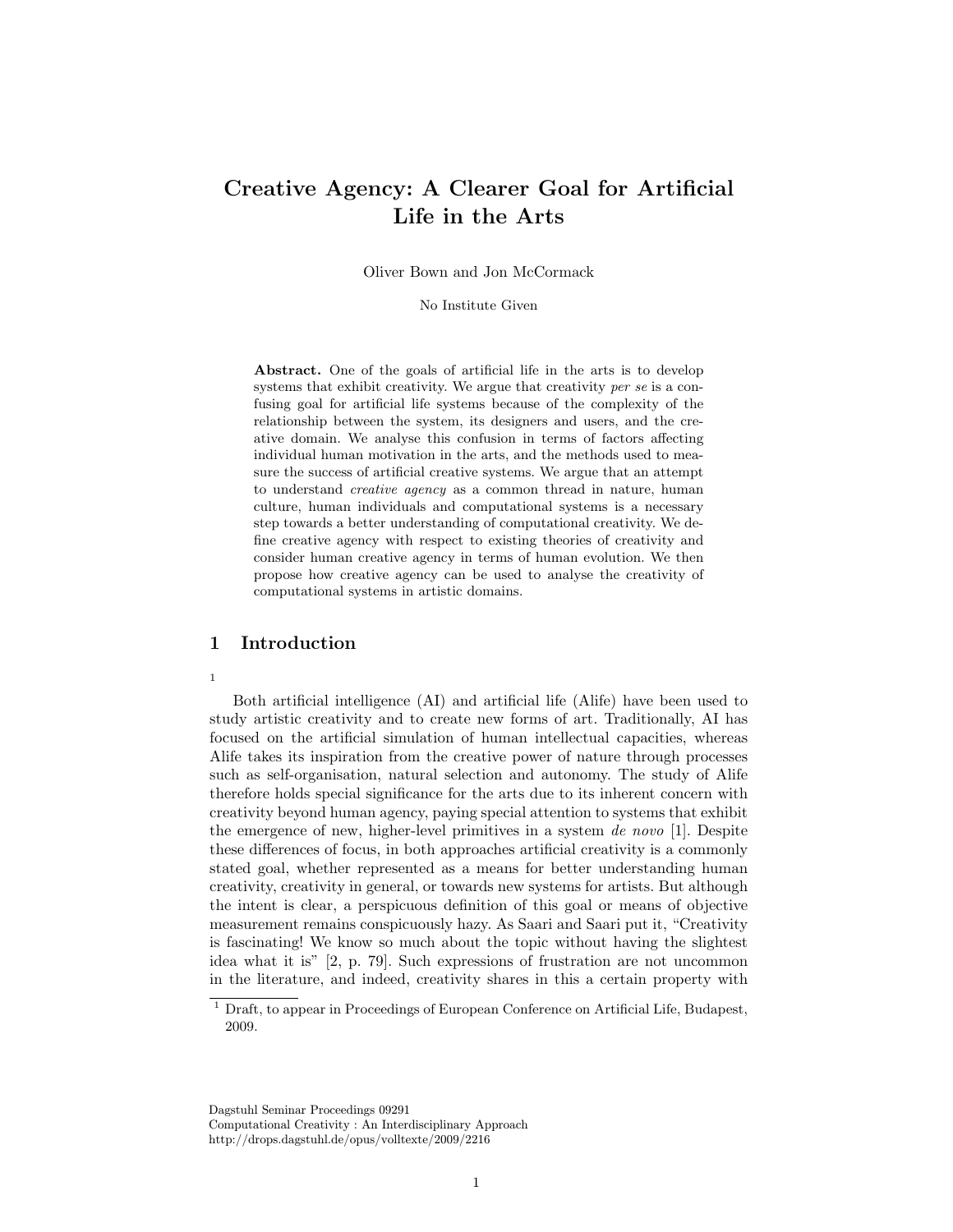life: we are sure that we know it when we see it, but we don't quite know how stable such certainty might remain in the light of advances in the sciences of the artificial.

Our motivation is a lack of focus on agency in the literature on creativity. We argue that a better understanding of creative agency will help clarify the goals of achieving creative behaviour in computational systems.

### 2 Defining Creative Agency

A typical definition of creativity (e.g. [3]) is as follows:

Definition 1. A system is creative if it produces novel and valuable (appropriate, useful) output.

Understandably, the novelty and value of the output of a system have been predominant areas of interest in the literature on creativity. In this paper we turn to the process of production itself: the relationship between subject (the system) and object (the output). We address this relationship in terms of what we call creative agency: the extent to which the subject is responsible for producing the object.

**Definition 2.** The creative agency of a system is the degree to which it is responsible for a creative output.

Identifying creative agency therefore involves the (apparently subjective) evaluation of responsibility. It is not the output itself that we are interested in, but the creativity of the output, in other words, the intangible qualities of novelty and value. Thus a master artist could employ skilled students to create a work, not once touch the work, but still be attributed with the creative agency of the work. By the same reasoning, a wealthy patron commissioning such a work could take some credit for making the work come about, but their choice to employ a reputed artist would be to borrow already existing creativity. Creative agency clearly relates to concepts of autonomy and adaptiveness. However, we prefer not to pin creative agency to any of these terms explicitly, because, as discussed in the following section, it can be associated with quite diverse structures and processes, including the process of natural evolution. A natural process can be thought of as an invisible hand, but is not a tangible entity in the sense in which we think of an autonomous system. Adaptiveness implies adaptation to fulfil a need, so again, natural evolution's blind creative 'search' is not itself adaptive (although populations certainly adapt to environments). While it is tempting to think of creative agency as being directly dependent on the extent to which a system is capable of appropriately evaluating the output (following the reasoning that responsibility for a creation requires awareness), this needn't be the case.

In computational creativity, the problem of creative agency is often taken as being of secondary importance to the novelty and value of the output produced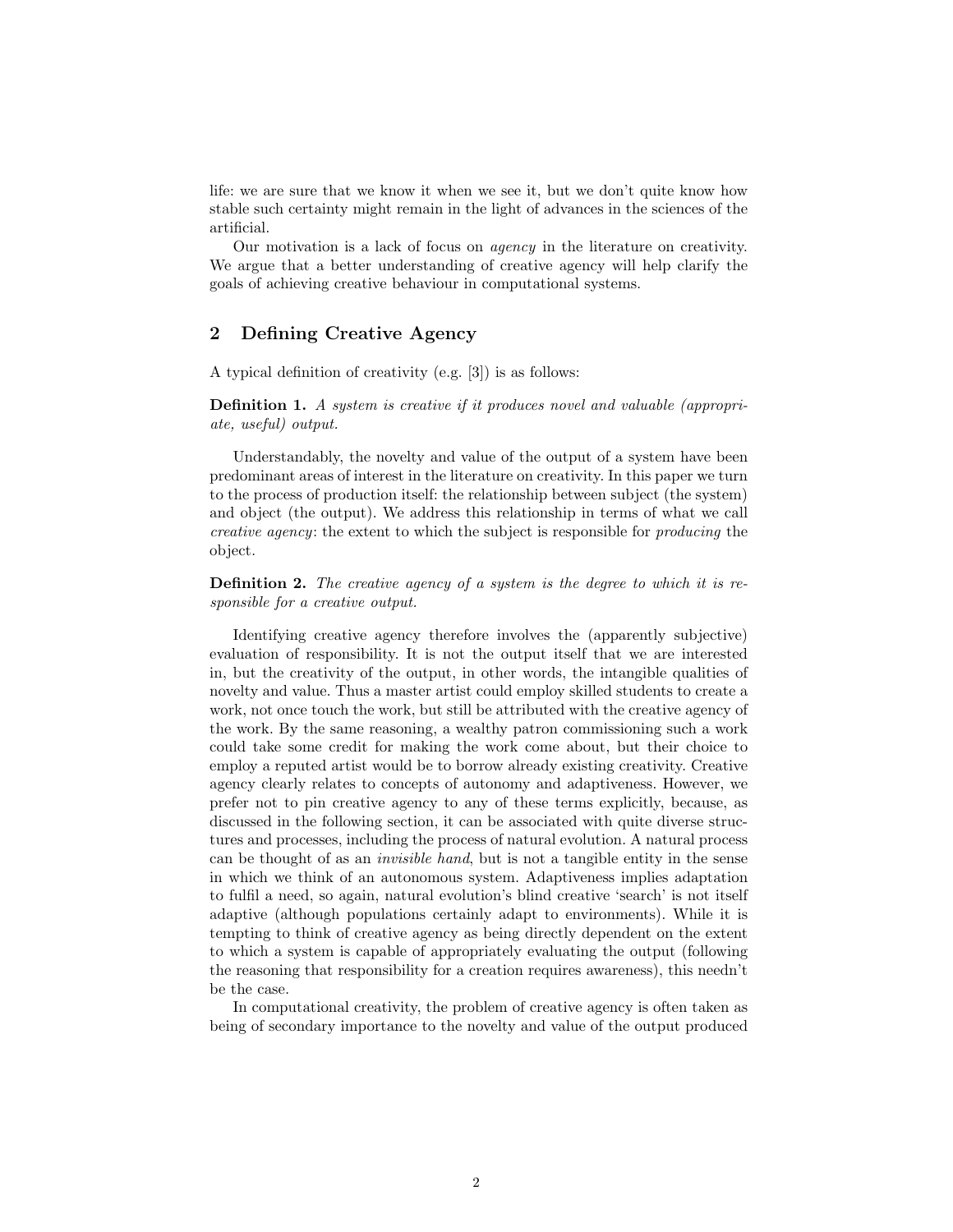by a system. A lack of attention to the nature of creative agency is common when discussing creativity in humans, because it is generally taken as given that humans are the only kind of creative agent we need consider. In the case of computational creativity, however, this can be a source of opacity, since we cannot directly translate the notion of creative production that applies to humans straight onto computational systems. Computational systems have a completely different relationship to their environments from people. Not least, they are invariably brought into the world by human design. By highlighting this relationship, computational creativity throws into light the problem of creative agency not only in computational systems, but also in human and natural systems.

An understanding of creative agency has a clear role in the evaluation of creativity in computational systems. It would be misleading to discuss the output of a system without considering the relative contribution of the elements involved in producing that output. Systems that exhibit a low degree of creative agency make a smaller genuine contribution to the novelty and value of the output they are involved in producing; in such cases the creative agency should instead be attributable to the designer of the system. A system that has a high degree of creative agency, on the other hand, should have a greater claim to the novelty or value identified in any output produced by that system. If the output is indeed creative (to be determined separately) then by virtue of its greater contribution to that output, the system itself can be deemed creative. In short: novelty and value that cannot be directly attributed to the computational system should have no weight in supporting claims about the creativity of that system.

We can think of the assignment of creative agency to computational systems as akin to assigning royalties to a collection of artists who collaborated on a creative work – the greater their original contribution to the the output, the higher the attribution of creative agency.

A simplified representation of the problem of creative agency is shown in Figure 1. Agency and creativity are placed on distinct axes (without necessarily implying that they are independent), and we consider two hypothetical computational systems. System A has a high degree of agency but does not produce particularly creative output, whereas System B's output is highly creative even though the system itself is not particularly responsible for the creativity of that output. The diagonal line represents a hypothesised limit of current systems. At present, designers of computationally creative systems are forced to find compromises between systems of type A and systems of type B, but one of the ultimate goals of computational creativity is to find systems that exhibit the agency of System A, but with true creative output as in System B.

Thus, on the one hand we can create systems that act as generative proxies for our own creativity, but that are not themselves the source for the creativity evident in the output (like System B). An example of this is Harold Cohen's Aaron painting system, which embodies a detailed set of rules encoded by Cohen[4]. Aaron acts as a sort of cognitive tool for Cohen, mass-producing variations on an artistic theme overnight, for Cohen to sift through in the morning. Aaron extends Cohen's creative output in novel ways, but it remains low on the agency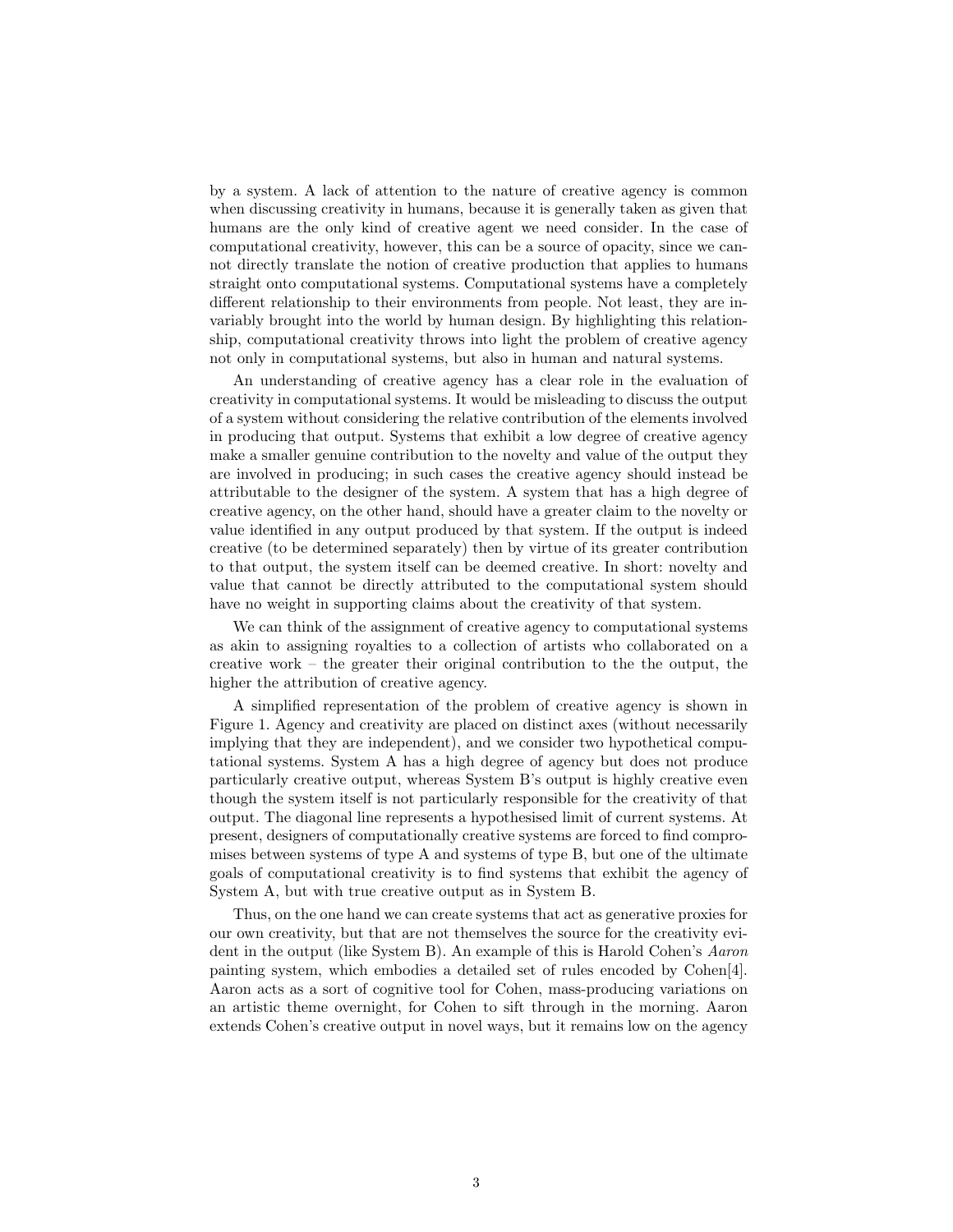axis: it is clear that Aaron's agency is limited, as the program inhabits a tightly restricted space of picture styles and is in no way adaptive to its environment. On the other hand, we can attempt to increase agency by developing systems that do not explicitly embody our own design decisions. This is a challenging problem and, according to the hypothesised limit in Figure 1, is likely to render the output of the system less creative. It is particularly important to note that whilst the former approach can be clearly stated as a problem in cognitive science, the latter spills open into social and artistic domains of enquiry by prompting discussions of authorship and the social reception of creative work. The recent DrawBots project has started to address such questions by attempting to produce a robot artist that was the true author of its artistic output, but achieves only a 'minimal creativity' [5].

In the remaining sections, we will expand on the relationship between creative agency and social behaviour. This leads us to a view of creativity as a process operating over a variety of distinct levels, between which value provides an important structural relation.



Fig. 1. Graph representing a hypothesised limit to the combination of agency and creativity in current computationally creative systems.

#### 3 Creative Agency in Humans and Natural Systems

The human species is eminently capable of introducing novel structures into the world, and the same is patently true of nature. Adopting a universal approach, the Alife perspective on creativity might well question the individualistic origins of much creativity. Since we would not expect to identify the creative agency of nature in the random mutations of genetic variation, it would be reasonable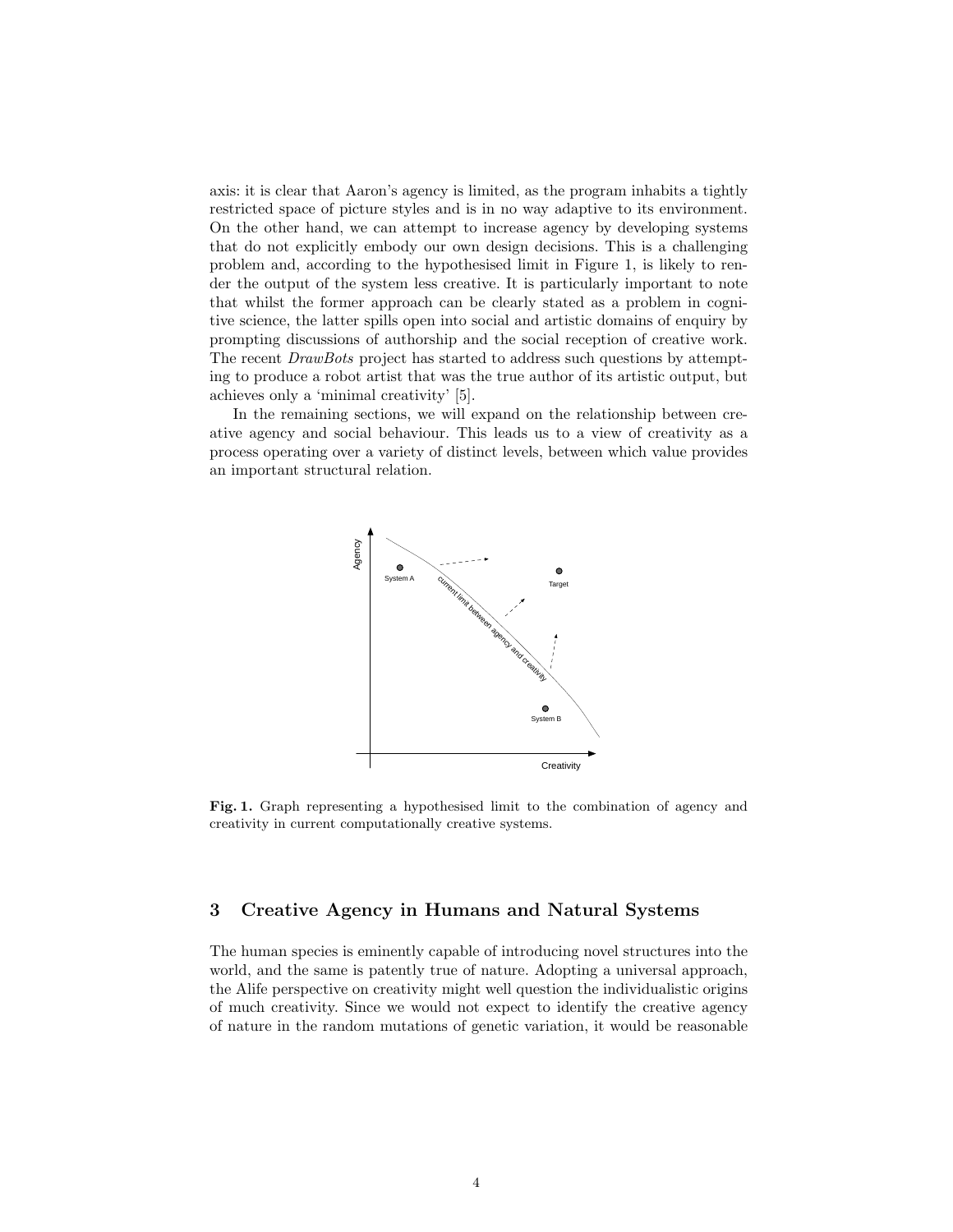to suspect that the creative agency of culture as a whole is greater than the sum of the creative agencies of individual humans. A number of contemporary trends in human evolutionary theory have expounded this argument. Meme theory, for example, proposes that cultural behaviour can be explained in terms equivalent to genetic theory, by positing the meme as an abstract cultural replicator [6]. Memeticists are at pains to stress that this is not merely a theoretical construction by analogy, but constitutes a proper Darwinian formulation of culture. Thus beyond their replicating qualities and a process of selection, memes and genes needn't have anything in common; meme propagation should be understood as having radically different properties to gene propagation, including the potential for horizontal and oblique transmission between carriers, different rules for survival and extinction, a completely different mechanics of variation and recombination, and completely different rules for coinhabitation in the same carrier. The meme's mechanism for variation and recombination is, in fact, what we'd typically think of as human creativity, so meme theory provides one way of thinking about human creativity as a subroutine in a greater algorithm for creativity at a cultural level, albeit far more powerful than random mutation. As Newton put it, he could see so far only because he was standing on the shoulders of giants.

A related approach to cultural evolution is that of Boyd and Richerson, who hypothesise that the human capacity for culture is a powerful adaptive product of the benefits to the individual of social learning, but with this generally beneficial adaptation comes the potential for much irrelevant behaviour to become amplified and embedded in stable structures [7]. These structures are what we refer to as culture, and can be viewed as a kind of evolutionary baggage; much of it may well be adaptive, but not necessarily so. Some have suggested that aspects of culture as powerful as language could indeed be understood as parasitic [6]. Boyd and Richerson liken cultural evolution to the runaway evolutionary dynamics identified in sexual selection. Henrich and Gil-White extend Boyd and Richerson's model to incorporate a theory of prestige as a mechanism that could drive the emergence and reinforcement of exotic cultural behaviours in a tight positive feedback loop: as individual fitness becomes increasingly dependent on socially determined factors, human behaviour becomes increasingly de-coupled from is ecological foundations, and self-determining [8].

#### 4 The Importance of Levels

Such theories of bio-cultural coevolution are relevant to our discussion of creative agency because they offer a compelling explanation for the emergence of those creative domains that appear to have only a tentative functional relationship to human survival, namely, the arts and music [9]. Although remaining a speculative field, it points to the need for a multi-layered model of creativity that unifies individual creativity with super-individual cultural processes responsible for driving the emergence of creative domains themselves. The need for distinguishing creativity on different levels is also driven at the sub-individual level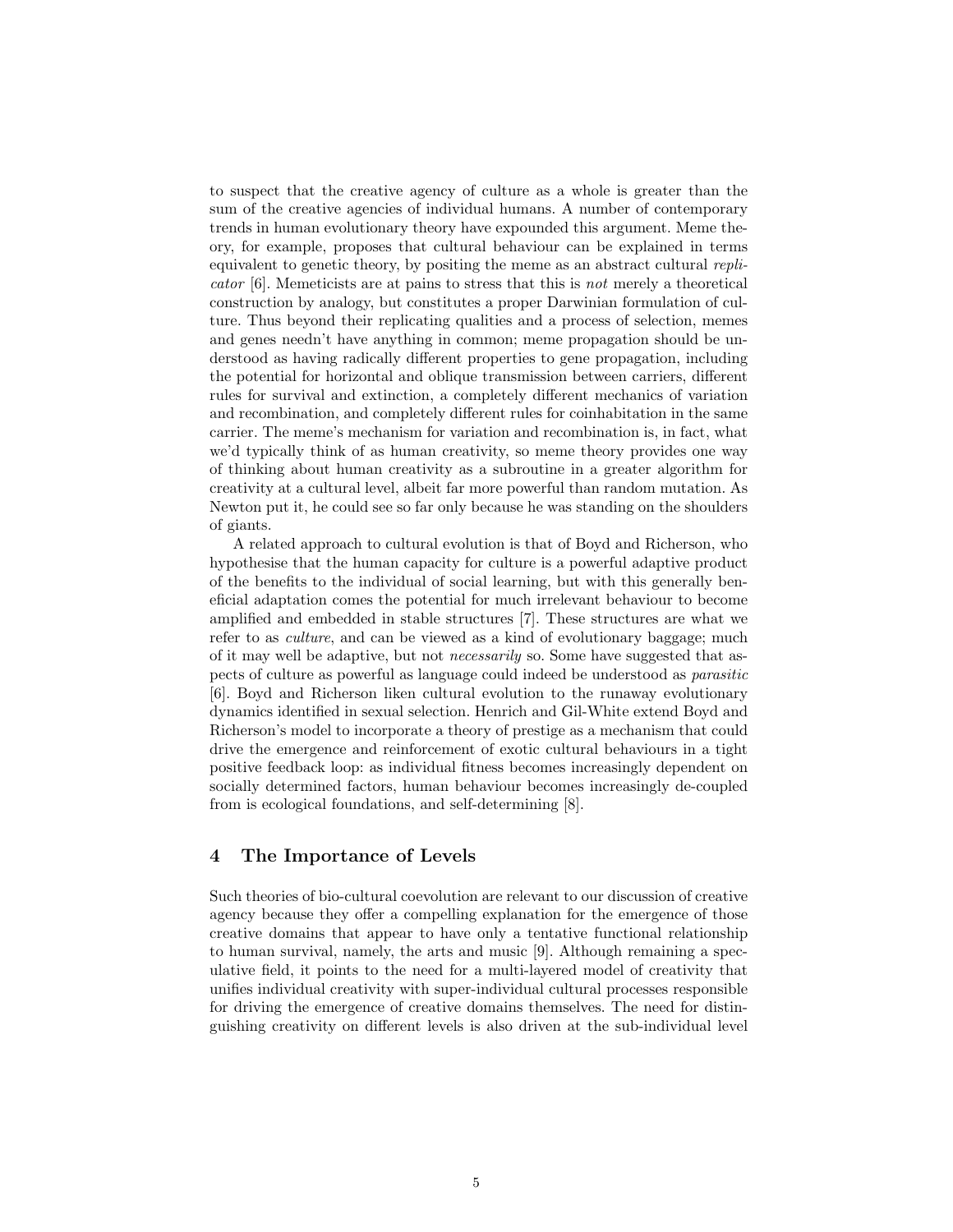by the perspective in cognitive science typified by Andy Clark's Extended Mind hypothesis, which postulates that cultural artefacts offer cognitive cybernetic enhancement [10]. According to this point of view human creative agency is already a highly distributed network of elements with human brains at the centre (for the time being), and computational systems can be understood as active contributors to the creative processes of individuals. This distributed model complements the point of view that the brain itself is a distributed set of functional units, as typified by the Swiss Army-knife model of mental modularity, proposed by Barkow, Cosmides and Tooby as a central foundation for the empirical study of evolutionary psychology [11]. Theorists of creativity have revisited this point of view in different ways, most notably Arthur Koestler's metaphor of the Janus-Faced Holon [12].

Considering creative agency allows us to distinguish between creative processes operating at different layers. As the above discussion reveals, carving the world into distinct creative agents at different levels is an inherently difficult task, in much the same way as identifying units of selection in evolution, or trying to state precisely what a meme is. Accepting creative agency on different levels complicates the centrality of individual human creative agency, but it offers a better distinction on forms of creativity in both cultural processes and computational systems. We turn now to consider how traditional views of creativity work in this multi-layer model.

## 5 A Layered View of Traditional Dimensions of **Creativity**

Creativity theorist Csikszentmihalyi sees novelty and value as the cornerstones of creativity: something can't be creative if it has been done before, but mere banal or inappropriate novelty does not qualify as creativity [13]. Creativity occurs when people find new ways to achieve goals. For Csikszentmihalyi, the problem of defining value in the attribution of creativity necessitates a view centred on the embeddedness of individuals within creative domains:

There is no way to know whether a thought is new except with reference to some standards, and there is no way to tell whether it is valuable until it passes social evaluation. Therefore, creativity does not happen inside people's heads, but in the interaction between a person's thoughts and a sociocultural context. It is a systemic rather than an individual phenomenon. [13, p.23]

Csikszentmihalyi therefore defines a creative person as "someone whose thoughts or actions change a domain, or establish a new domain" (p28). Since modifying a domain influences the way that domain will respond to future potential creativity, individual and domain are strongly interdependent. Csikszentmihalyi's characterisation of the relationship between individual and domain extends naturally to a general relationship between creative agency at different levels, that has an unmistakably Darwinian, or perhaps more appropriately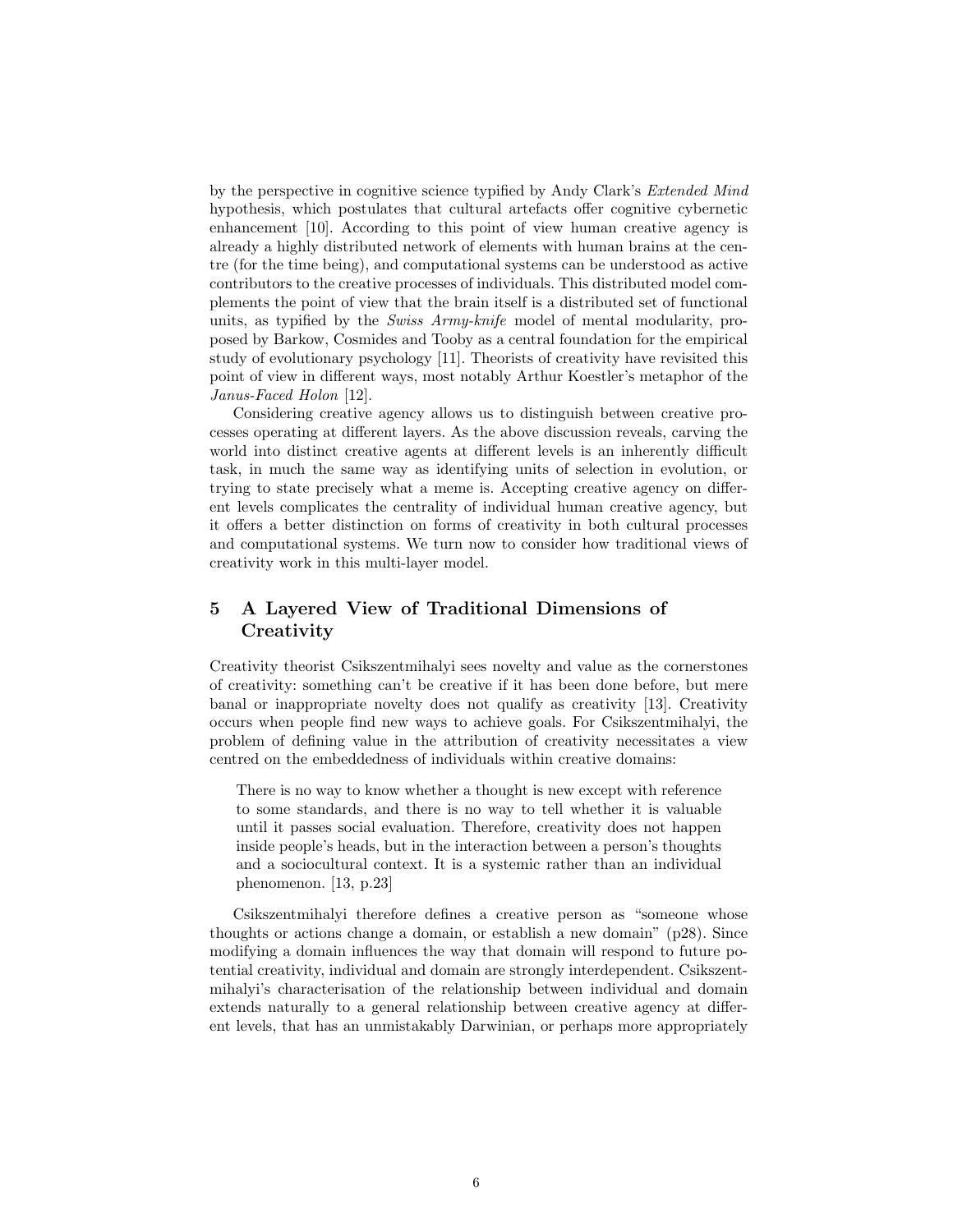ecosystemic, feel. The creativity of certain individuals is determined by processes occurring at a higher level (the creative domain), mediated by the generation of a system of value. This is Darwinian in that a higher level process selectively filters elements being produced and reproduced at lower levels. The system of value, like the Darwinian concept of fitness, is implicit and mostly revealed in hindsight.

Novelty itself must also be seen as domain specific if it is to have any nontrivial meaning. Trivially, everything that is different is novel. It is less trivial, and far more meaningful, to measure the degree of novelty of things. But measurement occurs in a metric space, and metric spaces are not real things, but are constructed by perceiving agents. This is not a problem for creativity per se: novelty is our evidence for creativity, but creative systems don't need to recognise novelty to be creative. This suggests that novelty-seeking alone may have little functional utility. Some human cultures, such as Western industrialised society, seem to have fostered neophilia, forging an inherent link between novelty and value. It is far from evident that this has any functional utility, however [14].

Boden discusses the cognitive requirements for humans to find new ways to achieve goals, distinguishing between three kinds of creative process: combinatorial creativity is the combination of existing elements to create new elements; exploratory creativity is search through an existing conceptual space; and transformational creativity is the transformation of an existing conceptual space. A problem for the precise application of Boden's theoretical work has been the formulation of what these conceptual spaces actually are [15], particularly with respect to understanding how transformational creativity differs from exploratory creativity [15, 16]. Viewing creativity at multiple levels allows us to hypothesise that transformational creativity is really a process occurring at the higher cultural level, for example in the way described by Kuhn in his theory of scientific revolutions [17].

## 6 Categorising Agency in Computational Creativity

The multilevel approach to creativity helps to identify three distinct ways in which computational systems can exhibit creative agency. The first is by actively contributing to the creative agency of individual humans, as an active component in a distributed creative process. Most computationally creative systems to date fit this category, although they may be at odds with their designers' original goals of establishing human-like creativity. This adheres to the extended mind perspective that our individual creativity is already highly distributed and enhanced by cultural artefacts, some of which may be computational systems performing complex tasks. We already use computers creatively, but their role in our individual creativity is creeping towards an increasingly active status. Programs like Cohen's Aaron, and the general increase in popularity of generative art demonstrate how this shift is taking place.

Disappointingly, the predominant tool of Alife-based art – the interactive genetic algorithm  $(IGA)$  [18] – has had limited success as a tool for enhancing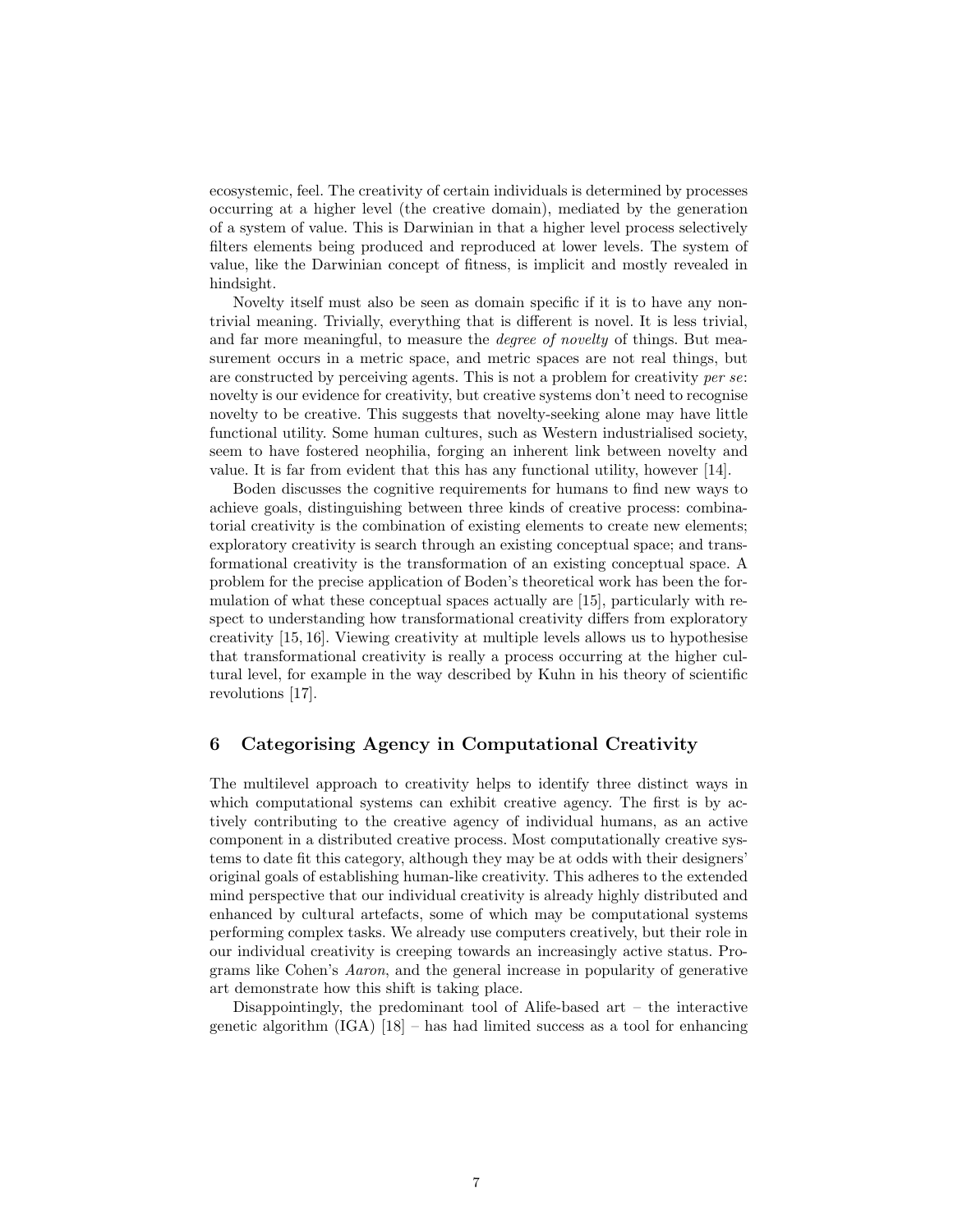creativity. The IGA aims at fixing the problem of formally defining complex human aesthetic preferences by letting humans take the place of the fitness function, but this arguably leads to a poor creative partnership where both user and algorithm assume roles of little creative agency. The genetic algorithm is passive in that it relies on the user for the crucial step of selection, but the user is rendered passive by being unable to control the long-term course of evolution or the underlying structure of the developmental process. Nevertheless, interactive genetic algorithms are beginning to emerge in commercially available creative software where their use makes sense. Dahlstedt's *Mutasynth*, for example, assists a user to search a vast space of possible synthesiser sounds using an IGA with visual representation of synthesis parameter space [19]. Anyone who has played with a synthesiser will be familiar with the mild sensation of blind search already inherent the mapping from parameters to sounds.

The second approach is to consider how computational systems can fit into existing processes at the higher cultural level. These systems need to identify how individual interactions lead to social structures and cause cultural change. Pockets of research have been conducted in this area, which, as discussed, span a variety of disciplines. The DrawBots project attempted to accentuate the social construction of a robotic art system's creative agency as far as possible by allowing its creations to be exhibited in an art gallery without human intervention, illustrating the potentially vast variety of ways creative agents might manipulate creative domains. This includes the potential circularity hinted at by Henrich and Gil-White [8], that perhaps the legitimisation of the art gallery is enough to make the work acceptable to a receptive audience. That said, if, in hindsight, the robot did have an impact on its creative domain in this way, the sticky problem is that the agency of this particular act (putting the work into the gallery) falls yet again to the human agent that curated the event.

Romero, Machado and Santos' ongoing Hybrid Society project aims to build a virtual social system coinhabited by human and computer artists, all operating as both producers and critics and interacting in social networks such that the real artistic value systems of the humans influence the world of the artificial agents [20]. In principle, in such an environment (as with DrawBots), agents may potentially influence the creative domain of human participants. By Csikszentmihalyi's definition, nothing could provide a better indication of creative agency than this.

Earlier Alife style models, based completely in silico (e.g.  $[21-23]$ ) have already established the potential of exploring basic cultural or bio-cultural dynamics using multi-agent systems, yet it is hard to ground those dynamics in a way that produces anything we would recognise as creative (novel, yes, but of any aesthetic interest, no!). This overlaps smoothly with our third suggested approach, which is to work out how to exploit the creative potential already under investigation in in silico research in Alife, but in artistic domains. A pioneering example of such research is the Italian composer Agostino di Scipio's musical performances, which work by building sonic ecosystems that transform the latent sound of the performance space into musical works using a series of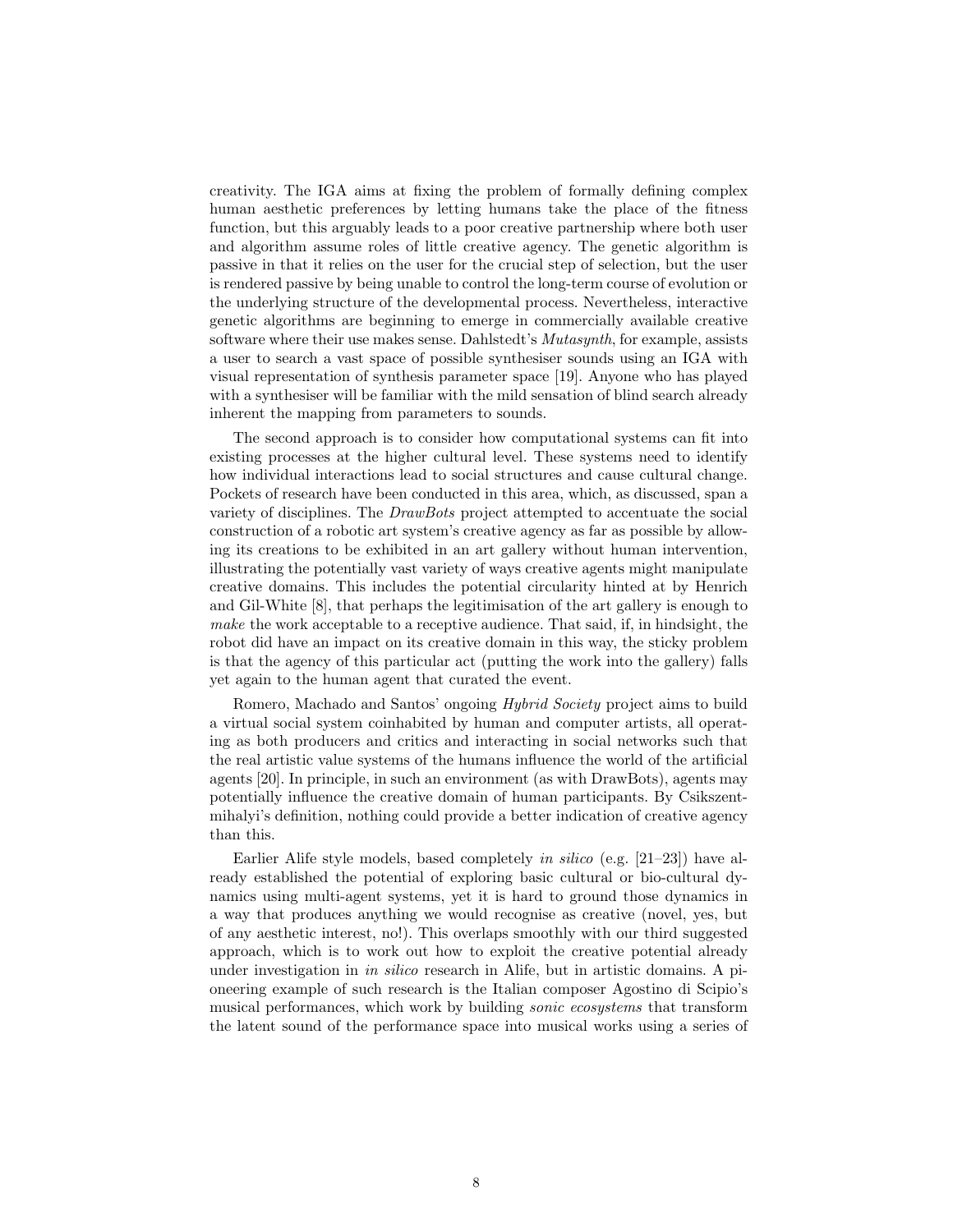complex variations on the process of audio feedback [24]. Di Scipio's insight is to begin with the medium that he is interested in, and construct complex networks of processes within that domain (sound itself). In other artistic domains, elements from Alife can be used more literally, such as Jon McCormack's installation, Eden, which presents a population of artificial learning agents whose environment is 'fed' by the presence of audience members, who are lured to stay in the installation space by the agent's ability to create interesting music [25]. Eden creates an evolving symbiotic relation between the audience and artificial agents. In these domains, creative emergence can occur that is inherent to the environment defined by the work, and as such, the works do achieve creative agency, without conflicting with the creative achievements of the artists involved in making them. This is what Whitelaw refers to as metacreation [26].

## 7 Conclusion

In this paper, we have argued, for purely practical reasons of evaluation, the need to consider the creative agency of systems that are involved in producing a creative output. Although we believe that this focus will help to clarify the goals of computational creativity and the potential role of Alife in this domain, our contribution does not take the form of a mathematical definition of creative agency which could be easily applied by researchers to various creative systems. Instead, it appears necessary that assigning creative agency will continue to be a subjective matter based on disparate evidence. Our goal has been to attempt to form an appropriate perspective with which to simultaneously view creative processes in nature, human culture, individual human behaviour and existing computationally creative systems. We have argued for a perspective that recognises creative agency and the role of value in mediating between levels in a hierarchy of creative processes. This replaces the dominance of the human individual as the exemplary creative agent with a more distributed set of interacting elements into which computational systems can more easily situate themselves. We propose that this clarifies the potential creative role of Alife systems in the cultural domain of the arts. Such a perspective can ultimately lend itself to more detailed numerical analysis of creativity, however, further discussion combining sociological, philosophical and Alife-based reasoning will be needed before this can be achieved.

#### References

- 1. Cariani, P.: Emergence and Artificial Life. In: Artificial Life II, SFI Studies in the Sciences of Complexity. Volume 10. Addison-Wesley, Redwood City, CA (1991) 775–797
- 2. Saari, D.G., Saari, A.L.: Toward a mathematical modelling of creativity. In Andersson, A.E., Sahlin, N.E., eds.: The Complexity of Creativity. Kluwer Academic Publishers, Netherlands (1997) 79–103
- 3. Boden, M.: The Creative Mind. George Weidenfeld and Nicholson Ltd (1990)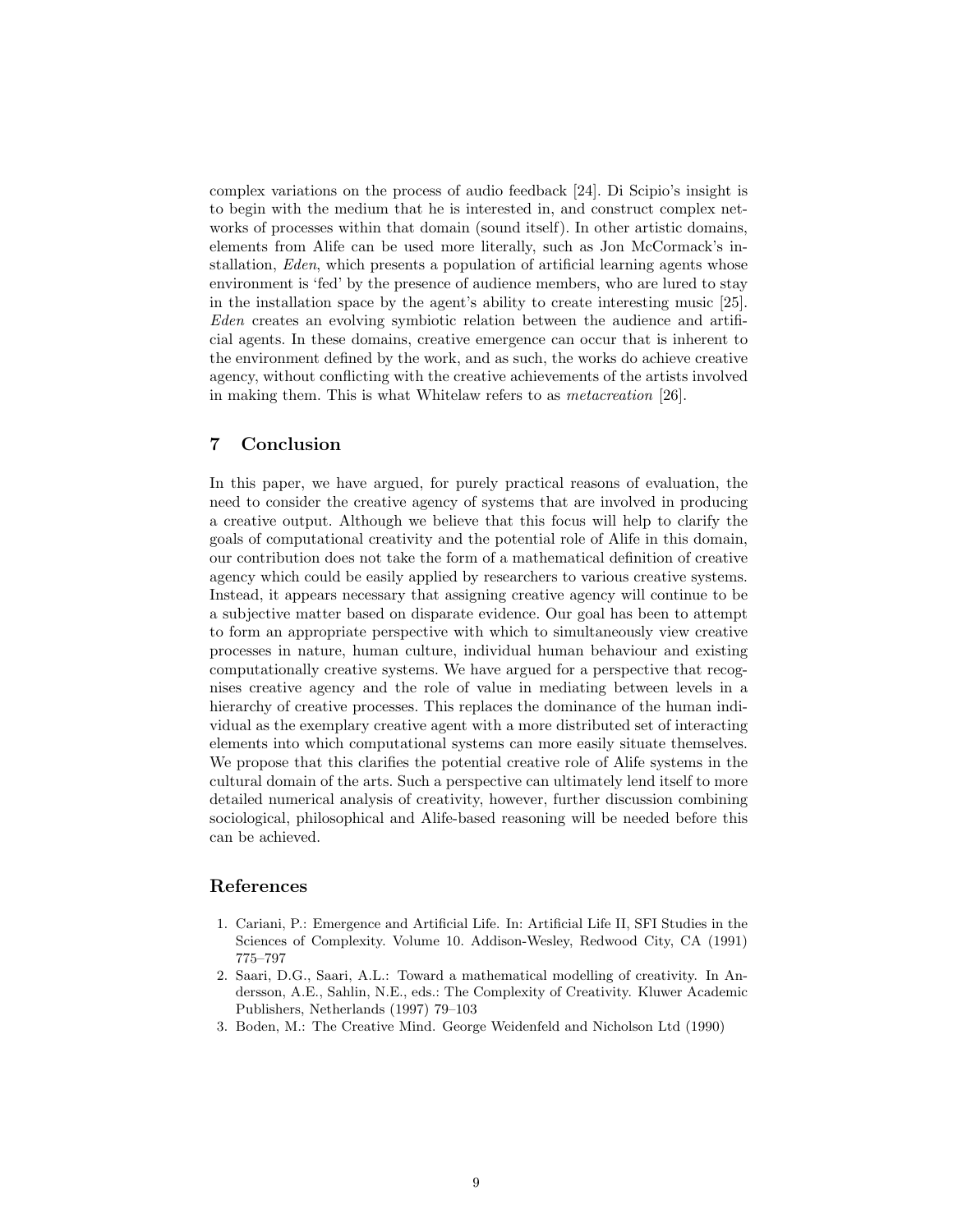- 4. McCorduck, P.: AARON's Code: Meta-Art, Artificial Intelligence, and the Work of Harold Cohen. W. H. Freeman and Co. (1990)
- 5. Bird, J., Stokes, D.: Evolving minimally creative robots. In Colton, S., Pease, A., eds.: Proceedings of The Third Joint Workshop on Computational Creativity (ECAI '06). (2006) 1–5
- 6. Blackmore, S.J.: The Meme Machine. OUP, New York (1999)
- 7. Richerson, P.J., Boyd, R.: Not by Genes Alone: How Culture Transformed Human Evolution. University of Chicago Press, Chicago, IL, US (2005)
- 8. Henrich, J., Gil-White, F.J.: The evolution of prestige: Freely conferred deference as a mechanism for enhancing the benefits of cultural transmission. Evolution and Human Behaviour 22 (2001) 165–196
- 9. Bown, O.: Theoretical and Computational Models of Cohesion, Competition and Maladaptation in the Evolution of Human Musical Behaviour. PhD thesis, Department of Computing, Goldsmiths College, University of London (July 2008)
- 10. Clark, A.: Natural-Born Cyborgs: Minds, Technologies, and the Future of Human Intelligence. Oxford University Press (2003)
- 11. Barkow, J.H., Cosmides, L., Tooby, J.: The Adapted Mind: Evolutionary Psychology and the Generation of Culture. OUP, New York (1992)
- 12. Koestler, A.: The Ghost in the Machine. Hutchinson and Co., London (1967)
- 13. Csikszentmihalyi, M.: Creativity: Flow and the Psychology of Discovery and Invention. Harper Collins, New York (1996)
- 14. Gray, J.: Straw dogs: thoughts on humans and other animals. Number 246. Granta Books, London (2002)
- 15. Wiggins, G.A.: Towards a more precise characterisation of creativity in AI. In Weber, R., von Wangenheim, C.G., eds.: Case-Based Reasoning: Papers from the Workshop Programme at ICCBR'01, Washington, DC: Naval Research Laboratory, Navy Centre for Applied Research in Artificial Intelligence (2001) 113–120
- 16. Thornton, C.: How thinking inside the box can become thinking outside the box. In Cardoso, A., Wiggins, G.A., eds.: Proceedings of the 4th International Joint Workshop on Computational Creativity, Goldsmiths, University of London (2007) 113–119
- 17. Kuhn, T.S.: The Structure of Scientific Revolutions. 3 edn. University of Chicago Press (1996)
- 18. Takagi, H.: Interactive evolutionary computation: Fusion of the capabilities of ec optimization and human evaluation. Proceedings of the IEEE 89 (Sep 2001) 1275–1296
- 19. Dahlstedt, P.: A mutasynth in parameter space: interactive composition through evolution. Organised Sound  $6(2)$  (2006) 121–124
- 20. Romero, J., Machado, P., Santos, A.: On the socialization of evolutionary art. In Giacobini, M., Brabazon, A., Cagnoni, S., Caro, G.A.D., Ekárt, A., Esparcia-Alc´azar, A., Farooq, M., Fink, A., Machado, P., McCormack, J., O'Neill, M., Neri, F., Preuss, M., Rothlauf, F., Tarantino, E., Yang, S., eds.: EvoWorkshops. Volume 5484 of Lecture Notes in Computer Science., Springer (2009) 557–566
- 21. Saunders, R., Gero, J.S.: Artificial creativity: Emergent notions of creativity in artificial societies of curious agents. In: Proceedings of Second Iteration. (2001)
- 22. Miranda, E.R., Kirby, S., Todd, P.M.: On computational models of the evolution of music: From the origins of musical taste to the emergence of grammars. Contemporary Music Review 22(3) (September 2003) 91–111
- 23. Werner, G., Todd, P.M.: Too many love songs: sexual selection and the evolution of communication. In Husbands, P., Harvey, I., eds.: Proceedings of the Fourth Eu-